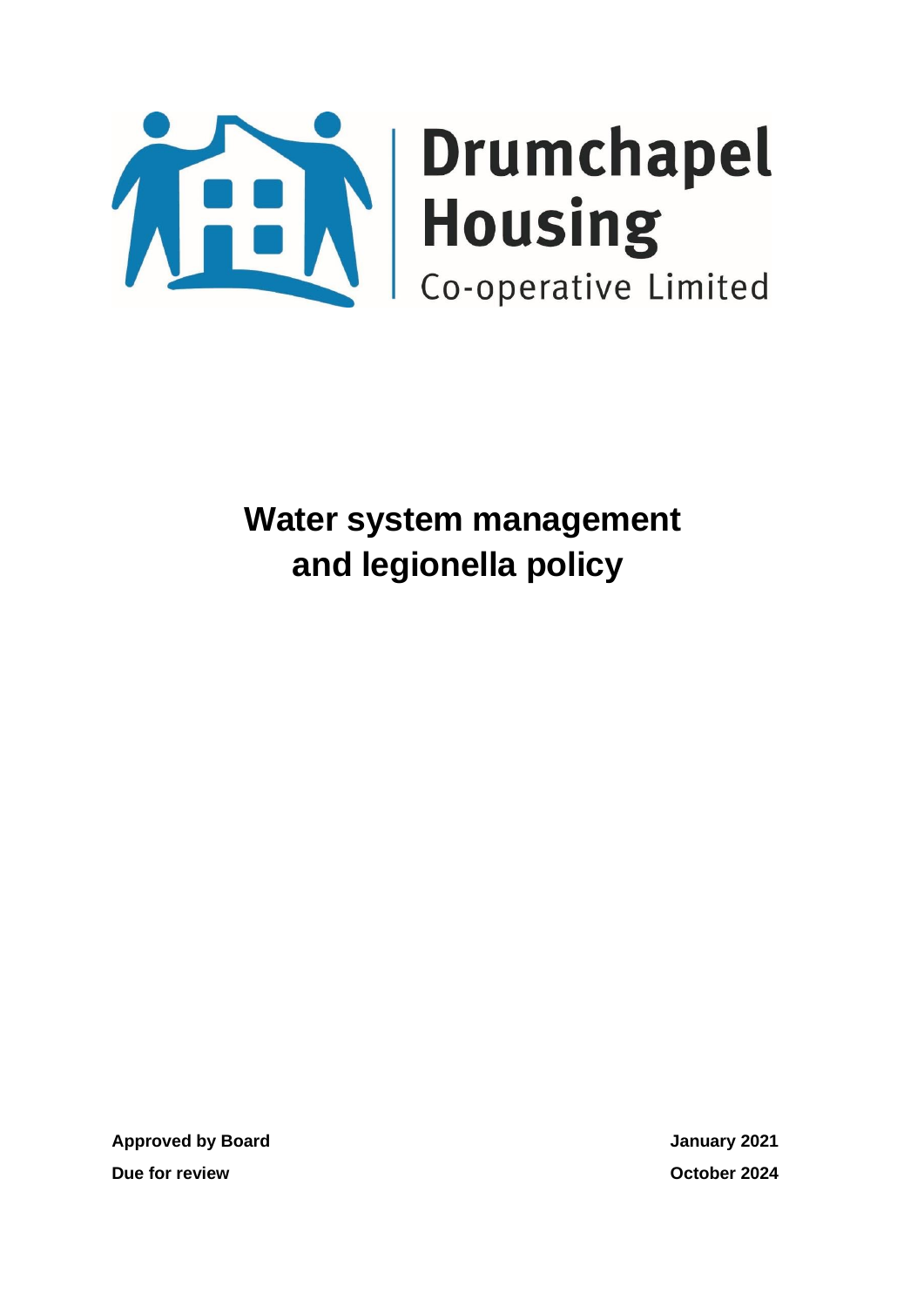

### **1. Purpose**

- 1.1 The aim of this Policy is to ensure the effective inspection, maintenance and management of all water systems within premises controlled by the Organisation.
- 1.2 The procedures detailed within this section have been written to ensure all reasonable steps have been taken to comply with The Control of Substances Hazardous to Health Regulations 2002 (as amended), The Water Supply (Water Fittings) (Scotland) Byelaws 2014 and all other relevant legislation.

### **2. Definitions**

Legionella - "a potentially dangerous type of bacteria when inhaled with water vapour. Bacterium grows best in warm, nutrient rich water."

Legionella Risk Assessment – "a specific risk assessment carried out to determine the risk level of Legionella Assessment proliferation, and exposure from a specific water system."

Log Book – "a record book provided to record all local checks and tests carried out, as specified by legionella risk assessment."

Legionnaires' disease - "a potentially fatal form of pneumonia caused by the legionella bacteria."

### **3. References**

- British Standards 8580:2010 Water Quality: Risk Assessment for Legionella
- HSG Health and Safety in Residential Care Homes (2001)
- HSG274 Legionnaires Disease Technical Guidance (in 3 Parts) (2013)
- IACL27 (rev2) Legionnaires Disease A guide to Employers
- INDG 458 Legionnaires Disease A brief Guide for Duty Holders (2012)
- Public Health etc. (Scotland) Act 2008
- The Building (Scotland) Regulations 2004
- The Control of Substances Hazardous to Health Regulations 2002, as amended
- The Housing (Scotland) Act 2006
- The Management of Health and Safety at Work Regulations 1999
- The Private Water Supply (Scotland) 2006
- The Water Supply (Water Fittings) (Scotland) Byelaws 2014
- The Water Supply (Water Quality) (Scotland) Regulations 2001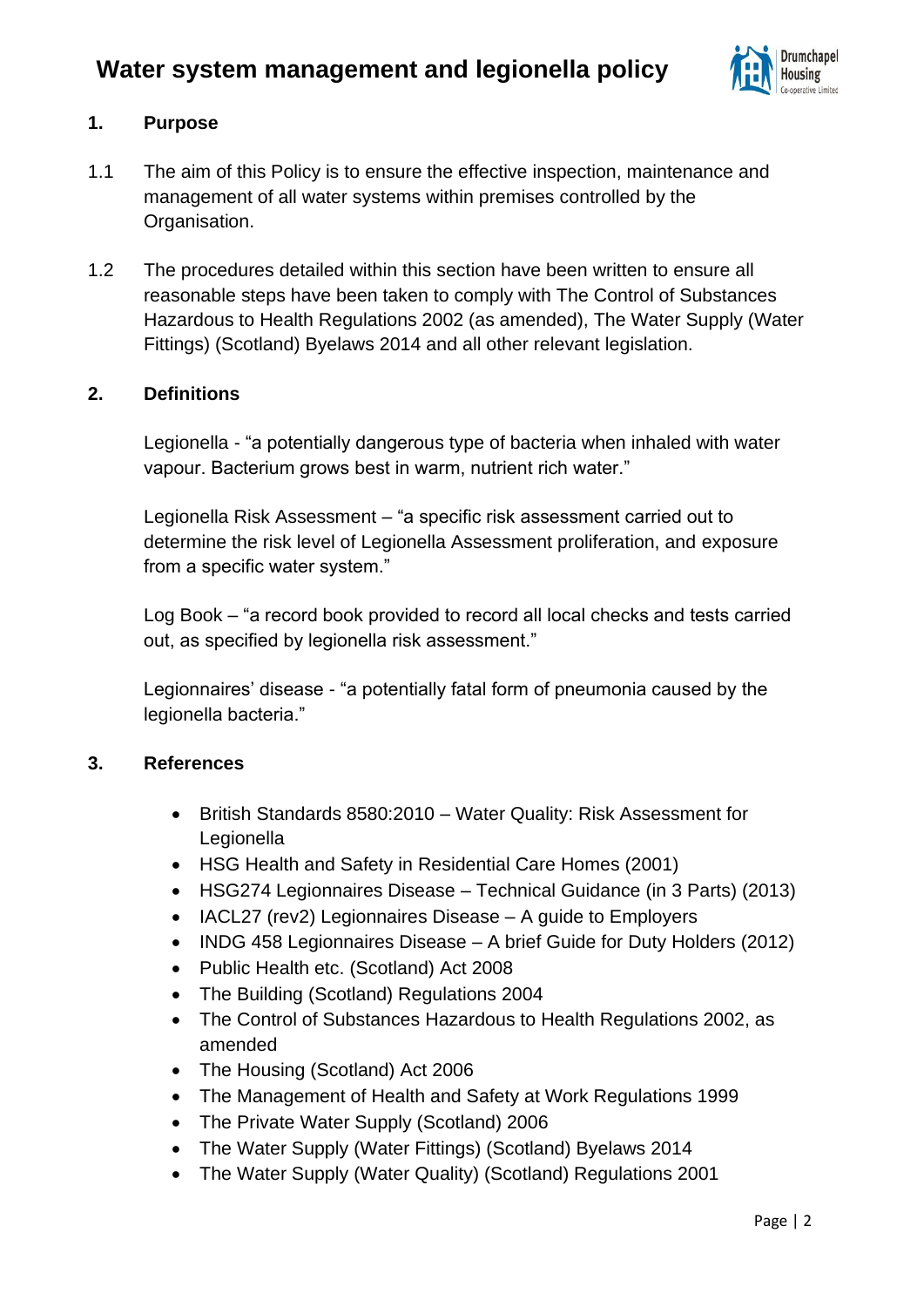

## **4. Legal Duties**

- 4.1 The Organisation has several specific legal duties which relate to water safety and legionella risk management. These include:
	- Identifying and assessing sources of risk;
	- Preparing a scheme for preventing or controlling the risk;
	- Implementing and managing the scheme;
	- Keeping records and checking what has been done is effective.

### **5. Legionella Information**

- 5.1 Legionella bacteria is common in natural water (such as rivers and ponds). However, legionella can grow in other water systems such as cooling towers, evaporative condensers, showers, spray apparatus and hot and cold-water systems.
- 5.2 Legionnaires' disease is a potentially fatal form of pneumonia caused by the inhalation of Legionella bacteria. This includes the most serious Legionnaires' diseases, as well as the similar but less serious conditions of Pontiac Fever and Lochgoilhead Fever. The bacteria is normally contained within fine water droplets (aerosol) that may be caused by operating a cooling tower, shower, spray apparatus, running a tap outlet or operating a humidifier.
- 5.3 Legionnaires' disease has the potential to affect anybody. However, those more susceptible are normally in the age range of 45 and above, smokers, heavy drinkers, or suffer from chronic respiratory or kidney disease or have impaired immune systems.
- 5.4 Legionella survive low temperatures and thrive at temperatures between 20-45 degrees C if the conditions are right (e.g. if a supply of nutrients is present such as rust, sludge, scale and other bacteria).

### **6. Legionella**

- 6.1 The Organisation will aim to minimise and control the risk from Legionnaires' disease and, to this end, will:
	- Appoint a responsible person who will have a duty to put in place an action plan to minimise the risk of Legionella and to manage and monitor the necessary work systems and procedures;
	- Identify and assess sources of risk (e.g. where conditions are present that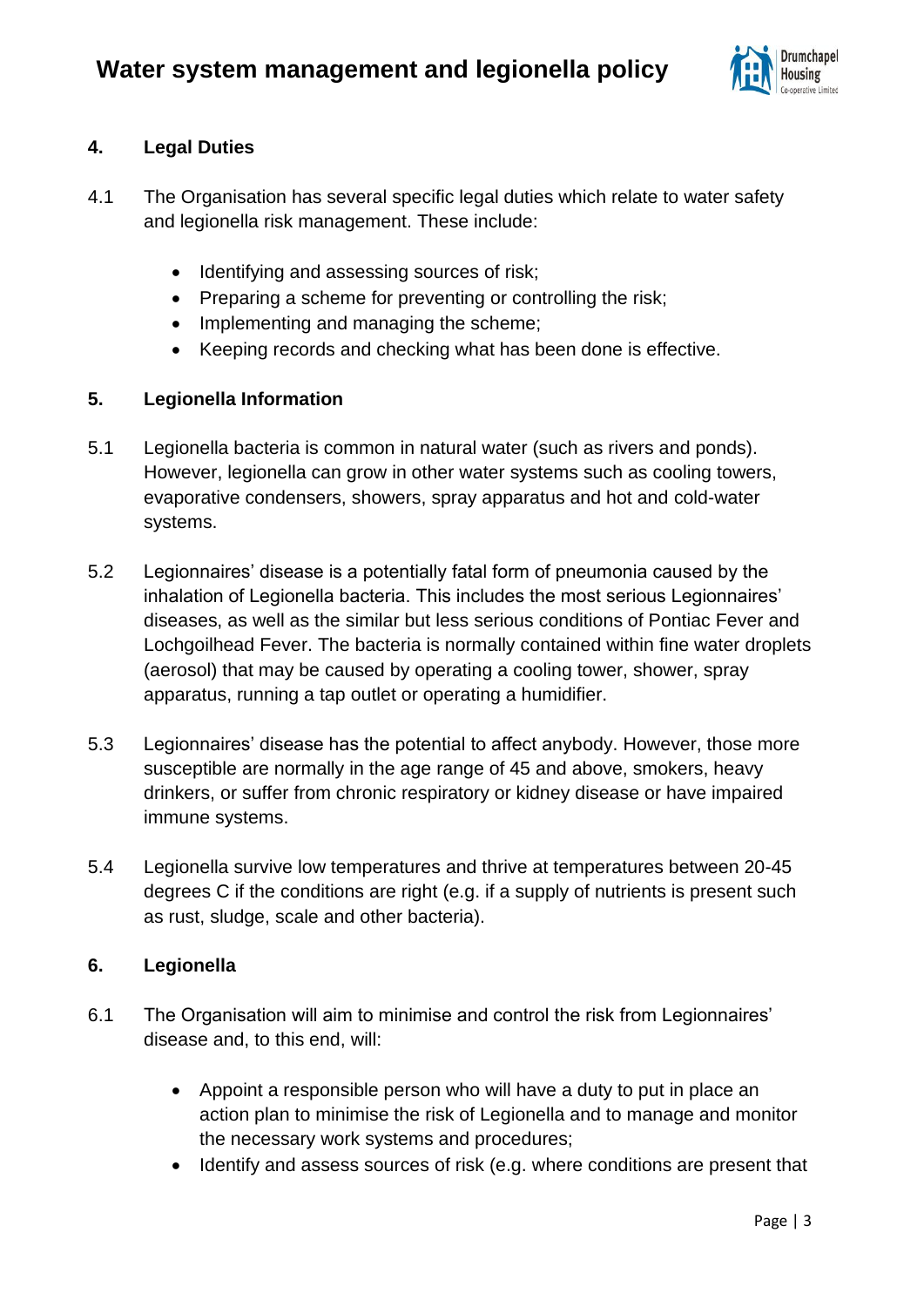

may encourage Legionella bacteria to multiply or where there is a means of creating and disseminating breathable droplets), and establish any items of non-compliance;

- Assess the level of risk through a structured Legionella Risk Assessment programme, and aim to eliminate or reduce the risk to an acceptable level;
- Arrange for routine inspection and maintenance of water systems, and where needed, a programme of disinfection;
- Retain records of maintenance, inspection and testing for a minimum of 5 years.

### **7. Risk Assessment**

- 7.1 The Organisation will arrange for a suitable and sufficient risk assessment programme to be carried out (and regularly reviewed) to identify and assess the risk of exposure to Legionella bacteria from all water systems across its property portfolio.
- 7.2 The Organisation will use a competent external company with qualified Legionella Risk Assessors to carry out the risk assessment programme. The Assessment company will not normally be associated with a water hygiene/control contracting company in an attempt to ensure independent recommendations are given by the Assessor. The Assessors and the Organisation will determine an appropriate programme of risk assessing, which may involve the use of 'representative' assessments followed by an ongoing programme or rotation across different addresses.
- 7.3 All recommendations and remedial action will be recorded in a logbook. The recommendations should also highlight the management control actions that may be carried out in-house and those which would require an external contractor.
- 7.4 The risk assessment will be reviewed at regular intervals (at least every 2 years) or when it is believed that the original risk assessment is no longer valid (e.g. following a change in the building or water supply, or following an incident).

## **8. Water Fittings and System Requirements**

- 8.1 The Organisation will ensure that all water fittings comply with relevant legislation and have the CE mark, British Standard kitemark or appropriate equivalent. Specialist advice will be obtained in the selection of all water systems fixtures and fittings.
- 8.2 The Organisation will ensure that all water fittings are suitable for the purpose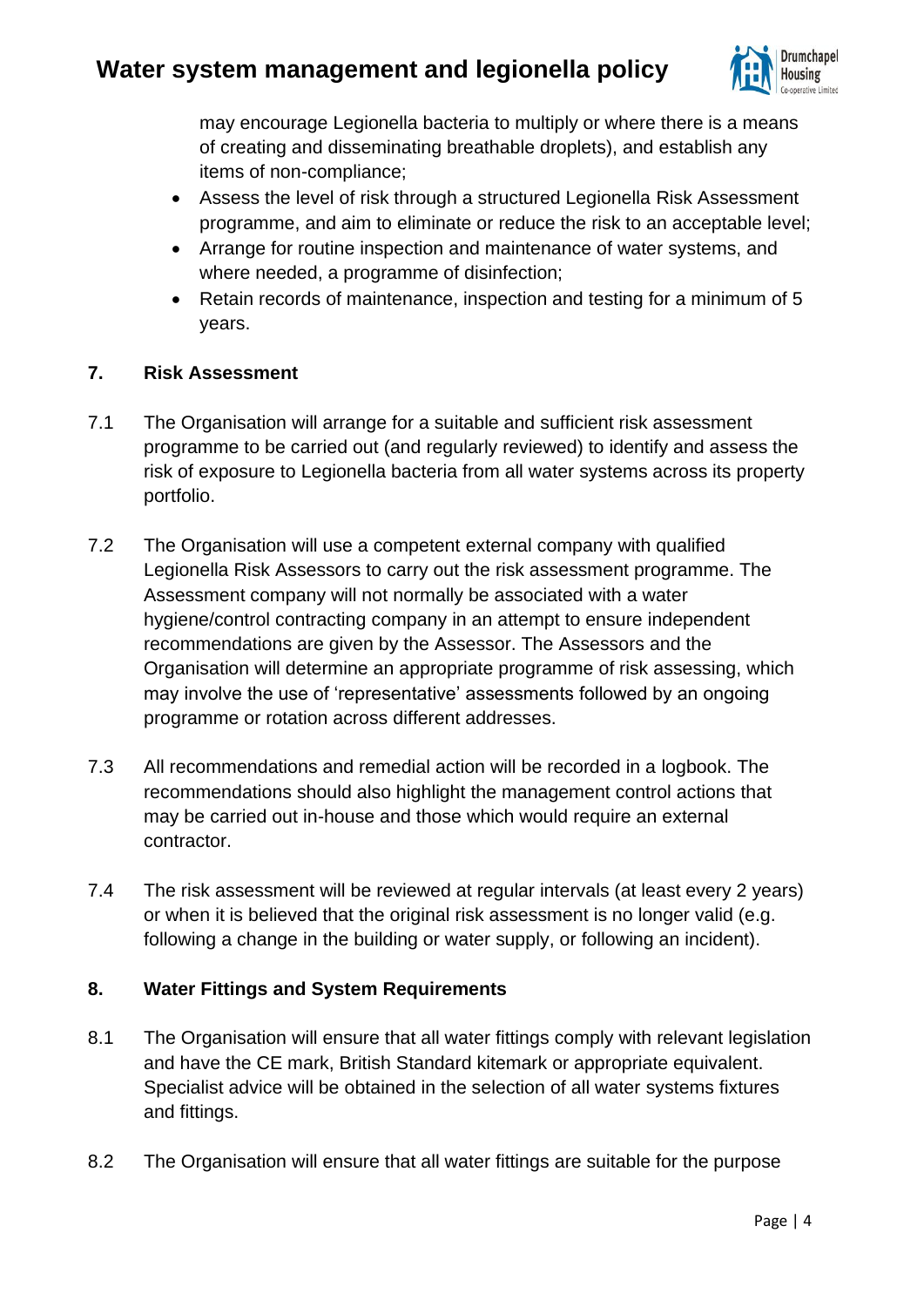

intended.

- 8.3 Hot water shall be stored in tanks at a temperature of at least 60oC.
- 8.4 Water pipes shall be as short and direct as possible and pipes and tanks will be effectively insulated. Tanks will be protected against contamination and materials used which do not encourage Legionella growth.
- 8.5 Hot water shall reach taps at temperatures greater than 50oC within 1 minute of running.
- 8.6 Cold water shall be stored at a temperature of less than 20oC. Cold water shall reach taps at temperatures less than 20oC within 2 minutes of running.
- 8.7 All little used outlets shall be routinely flushed through.
- 8.8 Where water is used or stored for consumption in any devices, e.g. water coolers, tea urns, drinks machines etc., an effective system of regular cleaning and disinfecting shall be introduced, in accordance with manufacturer's instructions.

#### **9. Disinfection**

- 9.1 Water services will be disinfected when any of the following situations occur:
	- If a routine inspection or risk assessment shows it necessary to do so;
	- After any prolonged shutdown of a month or longer (a risk assessment may indicate the need for cleaning after a period of less than one month, especially in summer where temperatures have been high);
	- If the system or part of it has been substantially altered or entered for maintenance purposes in a manner that may lead to contamination;
	- Following an outbreak or suspected outbreak of Legionaries' disease or any other water borne infection/disease.

### **10. Void Property Actions**

- 10.1 It is recognised that all void properties have the potential to exhibit increased risk of Legionella due to the possibility of stagnant water remaining undisturbed within pipework for prolonged periods.
- 10.2 To mitigate the increased potential risk associated with voids, the contractor appointed to carry out repair and re-decoration works on all standard properties will carry out and record the following: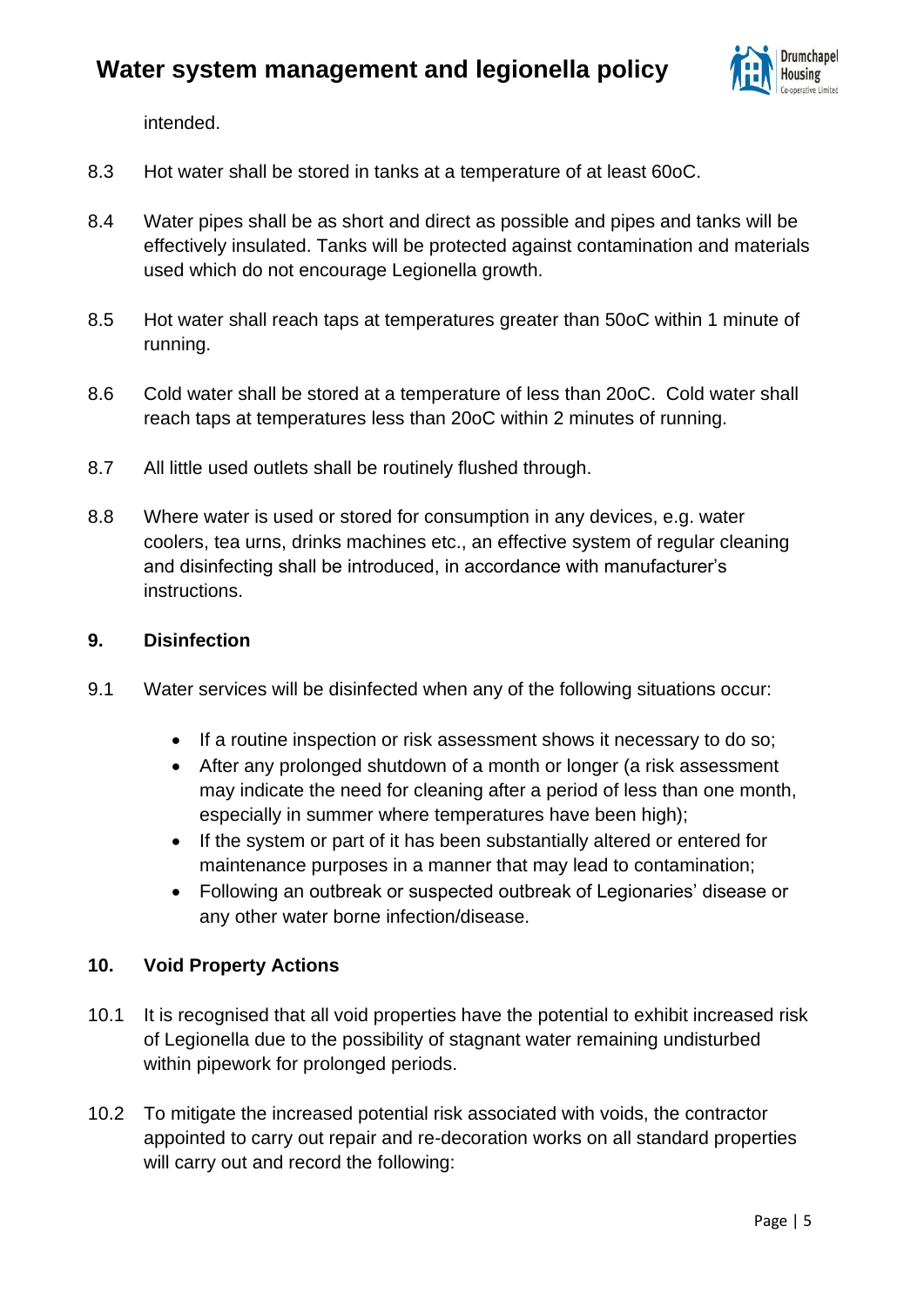

- Thoroughly flush all taps;
- Clean and disinfect, or replace, all shower heads;
- Inspect and report on water storage tank, where present.
- 10.3 All Special Lets becoming void will be assessed individually and on their own merits.

### **11. Contractors**

11.1 A competent external contractor will be appointed to carry out legionella preventative monitoring and water hygiene services. As a minimum requirement, contractors are required to be a registered member of the Legionella Control Association (LCA) or the Water Management Society (WMSoc). Contracted works may include legionella sampling, tank inspections, water sampling, (for all bacteria) and other associated services, as identified in the Legionella Risk Assessment programme.

### **12. Notification Requirements**

12.1 If it is suspected or confirmed that a tenant, employee or visitor has contracted Legionnaires ' disease, the Organisation will report the incident to the HSE under the Reporting or Injuries, Diseases and Dangerous Occurrences Regulations (RIDDOR).

### **13. Tenant Responsibilities**

- 13.1 Tenants will be provided with information on good water management and Legionella control through tenancy agreements and/or by means of information leaflets.
- 13.2 Tenants are advised to clean shower heads, descale and disinfect them at least every two months.
- 13.3 For showers that are only occasionally used, tenants are advised to flush the shower through by running the water for at least 2 minutes once a week.
- 13.4 Where a property is left vacant for any time (e.g. when on holiday), tenants are advised to flush both hot and cold-water systems by running all outlets for at least 2 minutes.
- 13.5 Tenants should inform the Organisation immediately if there are problems, debris or discolouration in the water.